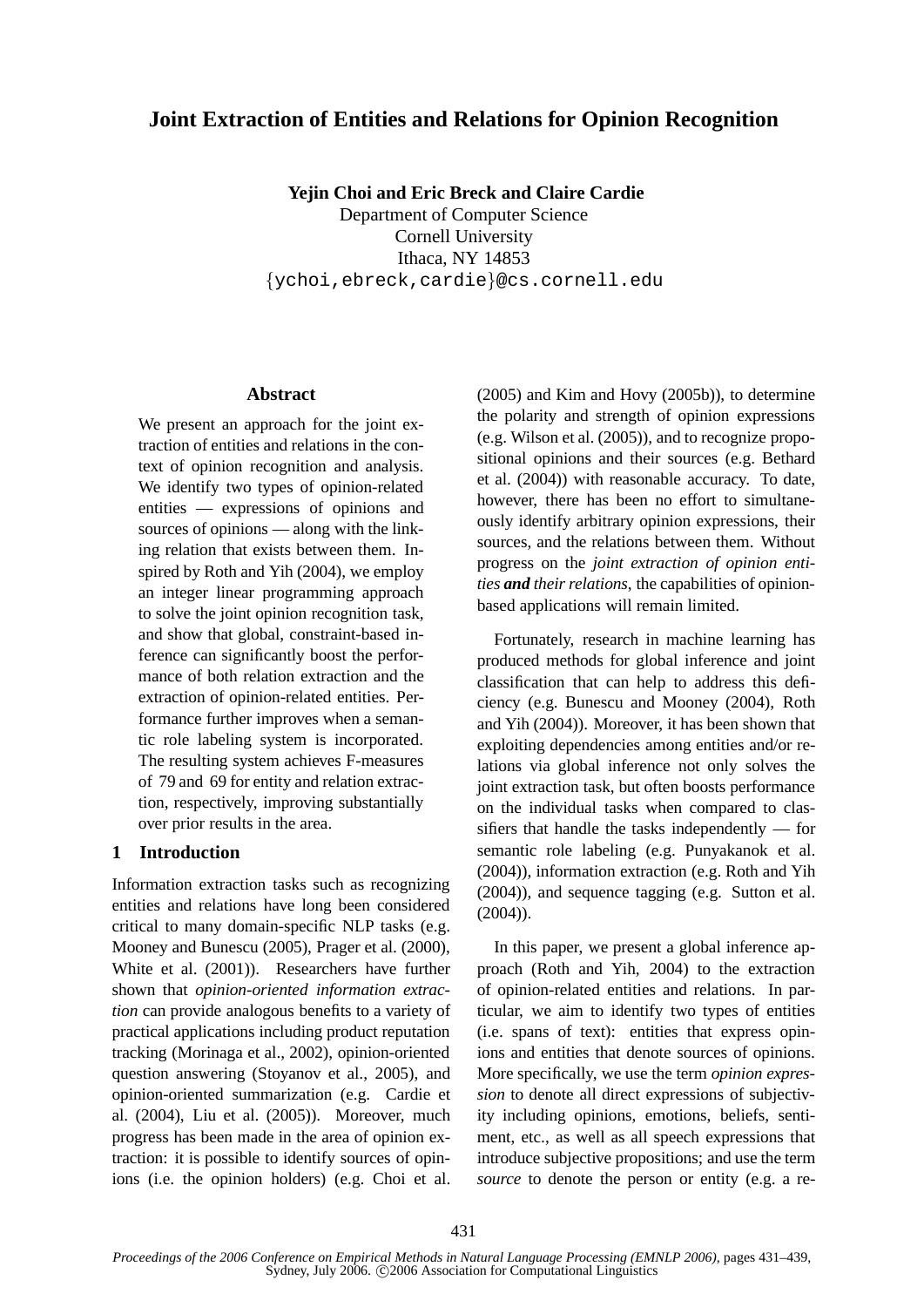port) that holds the opinion.<sup>1</sup> In addition, we aim to identify the relations between opinion expression entities and source entities. That is, for a given opinion expression  $O_i$  and source entity  $S_j$ , we determine whether the relation  $L_{i,j} \stackrel{\text{def}}{=}$  $(S_i$  expresses  $O_i$ ) obtains, i.e. whether  $S_i$  is the source of opinion expression  $O_i$ . We refer to this particular relation as the *link* relation in the rest of the paper. Consider, for example, the following sentences:

- S1.  $[Bush]^{(1)}$  intends<sup>(1)</sup> to curb the increase in harmful gas emissions and is counting on $^{(1)}$ the good will<sup>(2)</sup> of [*US industrialists*]<sup>(2)</sup>.
- S2. By questioning<sup>(3)</sup> [the Imam]<sup>(4)</sup>'s edict<sup>(4)</sup> [the *Islamic Republic of Iran*] (3) made [*the people of the world*]<sup>(5)</sup> understand<sup>(5)</sup>...

The underlined phrases above are opinion expressions and phrases marked with square brackets are source entities. The numeric superscripts on entities indicate link relations: a source entity and an opinion expression with the same number satisfy the link relation. For instance, the source entity *"Bush"* and the opinion expression *"intends"* satisfy the link relation, and so do *"Bush"* and *"counting on."* Notice that a sentence may contain more than one link relation, and link relations are not one-to-one mappings between sources and opinions. Also, the pair of entities in a link relation may not be the closest entities to each other, as is the case in the second sentence, between *"questioning"* and *"the Islamic Republic of Iran."*

We expect the extraction of opinion relations to be critical for many opinion-oriented NLP applications. For instance, consider the following question that might be given to a question-answering system:

• What is *the Imam*'s opinion toward *the Islamic Republic of Iran*?

Without in-depth opinion analysis, the questionanswering system might mistake example S2 as relevant to the query, even though S2 exhibits the opinion of the Islamic Republic of Iran toward Imam, not the other way around.

Inspired by Roth and Yih (2004), we model our task as global, constraint-based inference over separately trained entity and relation classifiers. In particular, we develop three base classifiers: two sequence-tagging classifiers for the extraction of opinion expressions and sources, and a binary classifier to identify the link relation. The global inference procedure is implemented via integer linear programming (ILP) to produce an optimal and coherent extraction of entities and relations.

Because many (60%) opinion-source relations appear as predicate-argument relations, where the predicate is a verb, we also hypothesize that semantic role labeling (SRL) will be very useful for our task. We present two baseline methods for the joint opinion-source recognition task that use a state-of-the-art SRL system (Punyakanok et al., 2005), and describe two additional methods for incorporating SRL into our ILP-based system.

Our experiments show that the global inference approach not only improves relation extraction over the base classifier, but does the same for individual entity extractions. For source extraction in particular, our system achieves an F-measure of 78.1, significantly outperforming previous results in this area (Choi et al., 2005), which obtained an F-measure of 69.4 on the same corpus. In addition, we achieve an F-measure of 68.9 for link relation identification and 82.0 for opinion expression extraction; for the latter task, our system achieves human-level performance.<sup>2</sup>

# **2 High-Level Approach and Related Work**

Our system operates in three phases.

**Opinion and Source Entity Extraction** We begin by developing two separate token-level sequence-tagging classifiers for opinion expression extraction and source extraction, using linearchain Conditional Random Fields (CRFs) (Lafferty et al., 2001). The sequence-tagging classifiers are trained using only local syntactic and lexical information to extract each type of entity without knowledge of any nearby or neighboring entities or relations. We collect  $n$ -best sequences from each sequence tagger in order to boost the recall of the final system.

**Link Relation Classification** We also develop a relation classifier that is trained and tested on all pairs of opinion and source entities extracted from the aforementioned  $n$ -best opinion expression and source sequences. The relation classifier is modeled using Markov order-0 CRFs(Lafferty

<sup>&</sup>lt;sup>1</sup>See Wiebe et al. (2005) for additional details.

<sup>&</sup>lt;sup>2</sup>Wiebe et al. (2005) reports human annotation agreement for opinion expression as 82.0 by F1 measure.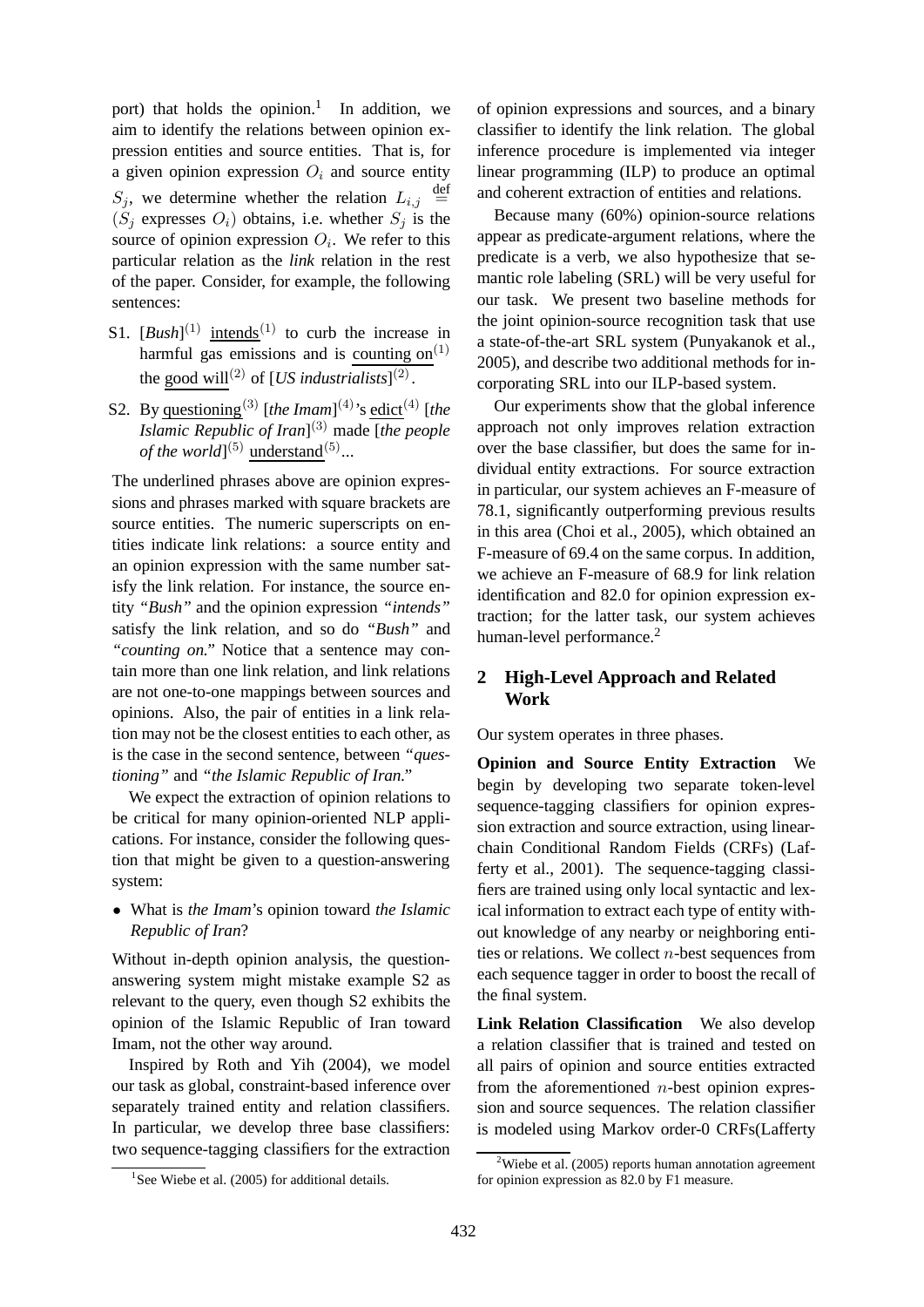et al., 2001), which are equivalent to maximum entropy models. It is trained using only local syntactic information potentially useful for connecting a pair of entities, but has no knowledge of nearby or neighboring extracted entities and link relations.

**Integer Linear Programming** Finally, we formulate an integer linear programming problem for each sentence using the results from the previous two phases. In particular, we specify a number of soft and hard constraints among relations and entities that take into account the confidence values provided by the supporting entity and relation classifiers, and that encode a number of heuristics to ensure coherent output. Given these constraints, global inference via ILP finds the optimal, coherent set of opinion-source pairs by exploiting mutual dependencies among the entities and relations.

While good performance in entity or relation extraction can contribute to better performance of the final system, this is not always the case. Punyakanok et al. (2004) notes that, in general, it is better to have high recall from the classifiers included in the ILP formulation. For this reason, it is not our goal to directly optimize the performance of our opinion and source entity extraction models or our relation classifier.

The rest of the paper is organized as follows. Related work is outlined below. Section 3 describes the components of the first phase of our system, the opinion and source extraction classifiers. Section 4 describes the construction of the link relation classifier for phase two. Section 5 describes the ILP formulation to perform global inference over the results from the previous two phases. Experimental results that compare our ILP approach to a number of baselines are presented in Section 6. Section 7 describes how SRL can be incorporated into our global inference system to further improve the performance. Final experimental results and discussion comprise Section 8.

**Related Work** The definition of our sourceexpresses-opinion task is similar to that of Bethard et al. (2004); however, our definition of opinion and source entities are much more extensive, going beyond single sentences and propositional opinion expressions. In particular, we evaluate our approach with respect to (1) a wide variety of opinion expressions,  $(2)$  explicit and implicit<sup>3</sup> sources, (3) multiple opinion-source link relations per sentence, and (4) link relations that span more than one sentence. In addition, the link relation model explicitly exploits mutual dependencies among entities and relations, while Bethard et al. (2004) does not directly capture the potential influence among entities.

Kim and Hovy (2005b) and Choi et al. (2005) focus only on the extraction of sources of opinions, without extracting opinion expressions. Specifically, Kim and Hovy (2005b) assume a priori existence of the opinion expressions and extract a single source for each, while Choi et al. (2005) do not explicitly extract opinion expressions nor link an opinion expression to a source even though their model implicitly learns approximations of opinion expressions in order to identify opinion sources. Other previous research focuses only on the extraction of opinion expressions (e.g. Kim and Hovy (2005a), Munson et al. (2005) and Wilson et al. (2005)), omitting source identification altogether.

There have also been previous efforts to simultaneously extract entities and relations by exploiting their mutual dependencies. Roth and Yih (2002) formulated global inference using a Bayesian network, where they captured the influence between a relation and a pair of entities via the conditional probability of a relation, given a pair of entities. This approach however, could not exploit dependencies between relations. Roth and Yih (2004) later formulated global inference using integer linear programming, which is the approach that we apply here. In contrast to our work, Roth and Yih (2004) operated in the domain of factual information extraction rather than opinion extraction, and assumed that the exact boundaries of entities from the gold standard are known a priori, which may not be available in practice.

# **3 Extraction of Opinion and Source Entities**

We develop two separate sequence tagging classifiers for opinion extraction and source extraction, using linear-chain Conditional Random Fields (CRFs) (Lafferty et al., 2001). The sequence tagging is encoded as the typical 'BIO' scheme.<sup>4</sup> Each training or test instance represents a sentence, encoded as a linear chain of tokens and their

<sup>&</sup>lt;sup>3</sup>*Implicit* sources are those that are not explicitly mentioned. See Section 8 for more details.

<sup>4</sup> 'B' is for the token that **b**egins an entity, 'I' is for tokens that are **i**nside an entity, and 'O' is for tokens **o**utside an entity.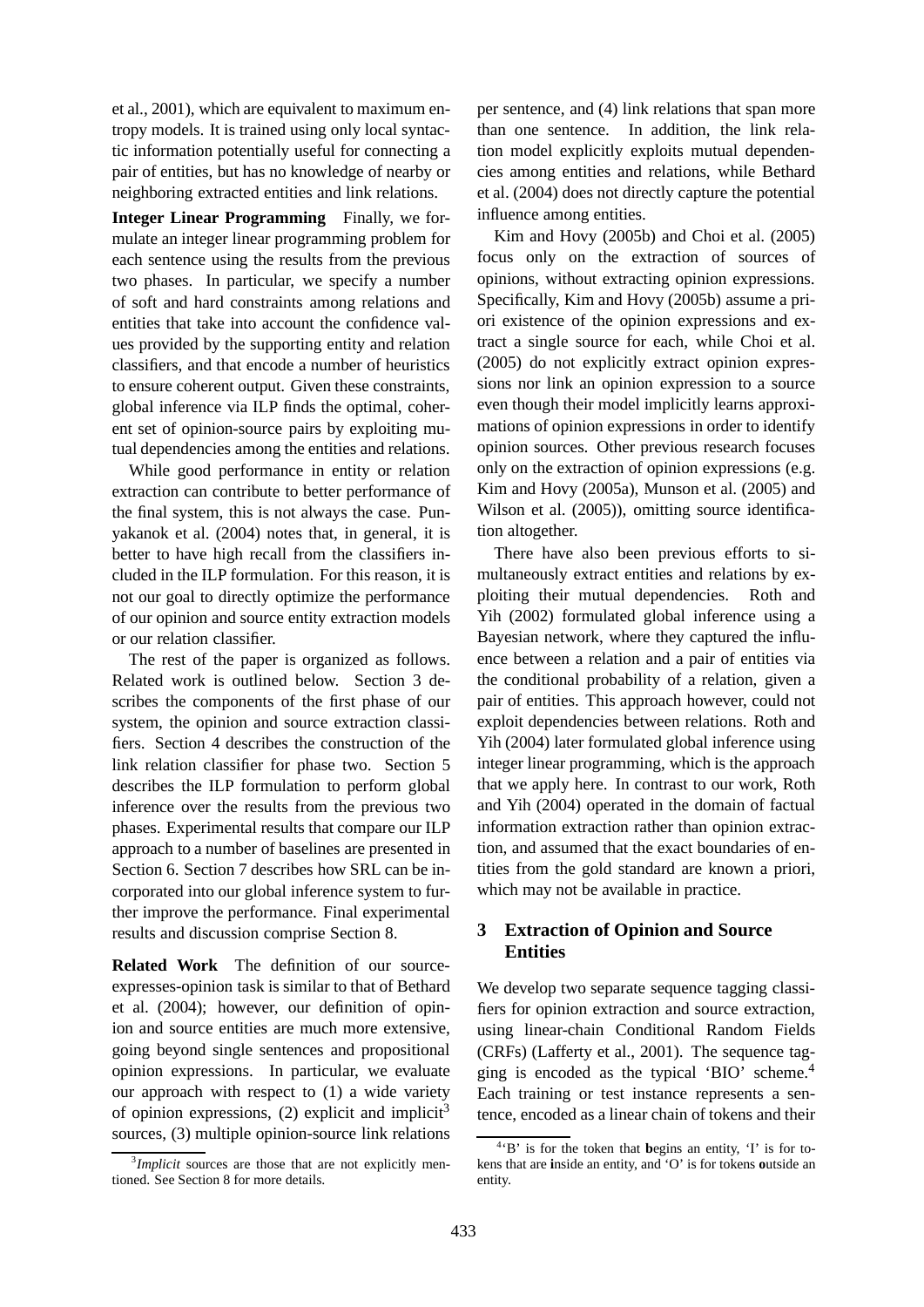associated features. Our feature set is based on that of Choi et al.  $(2005)$  for source extraction<sup>5</sup>, but we include additional lexical and WordNetbased features. For simplicity, we use the same features for opinion entity extraction and source extraction, and let the CRFs learn appropriate feature weights for each task.

### **3.1 Entity extraction features**

For each token  $x_i$ , we include the following features. For details, see Choi et al. (2005).

**word**: words in a  $[-4, +4]$  window centered on  $x_i$ . **part-of-speech**: POS tags in a  $[-2, +2]$  window.<sup>6</sup> **grammatical role**: grammatical role (subject, object, prepositional phrase types) of  $x_i$  derived from a dependency parse.<sup>7</sup>

**dictionary**: whether  $x_i$  is in the opinion expression dictionary culled from the training data and augmented by approximately 500 opinion words from the MPQA Final Report<sup>8</sup>. Also computed for tokens in a  $[-1, +1]$  window and for  $x_i$ 's parent "chunk" in the dependency parse.

**semantic class**:  $x_i$ 's semantic class.<sup>9</sup>

**WordNet**: the WordNet hypernym of  $x_i$ .<sup>10</sup>

## **4 Relation Classification**

We also develop a maximum entropy binary classifier for opinion-source *link* relation classification. Given an opinion-source pair,  $O_i-S_j$ , the relation classifier decides whether the pair exhibits a valid link relation,  $L_{i,j}$ . The relation classifier focuses only on the syntactic structure and lexical properties between the two entities of a given pair, without knowing whether the proposed entities are correct. Opinion and source entities are taken from the  $n$ -best sequences of the entity extraction models; therefore, some are invariably incorrect.

From each sentence, we create training and test instances for all possible opinion-source pairings that do not overlap: we create an instance for  $L_{i,j}$ only if the span of  $O_i$  and  $S_j$  do not overlap.

For training, we also filter out instances for which neither the proposed opinion nor source en-

8 https://rrc.mitre.org/pubs/mpqaFinalReport.pdf

tity overlaps with a correct opinion or source entity per the gold standard. This training instance filtering helps to avoid confusion between examples like the following (where entities marked in bold are the gold standard entities, and entities in square brackets represent the  $n$ -best output sequences from the entity extraction classifiers):

- **(1)** [The president]  $s_1$  walked away from [the meeting  $\begin{bmatrix} 0_1 \\ 0_2 \end{bmatrix}$  [**revealing**  $\begin{bmatrix} 0_2 \\ 0_2 \end{bmatrix}$  his disap**pointment**]  $o_3$  with the deal.
- **(2)** [The monster]  $s_2$  walked away, [revealing]  $o_4$ a little box hidden underneath.

For these sentences, we construct training instances for  $L_{1,1}$ ,  $L_{1,2}$ , and  $L_{1,3}$ , but not  $L_{2,4}$ , which in fact has very similar sentential structure as  $L_{1,2}$ , and hence could confuse the learning algorithm.

#### **4.1 Relation extraction features**

The training and test instances for each (potential) link  $L_{i,j}$  (with opinion candidate entity  $O_i$  and source candidate entity  $S_i$ ) include the following features.

**opinion entity word**: the words contained in  $O_i$ .

**phrase type**: the syntactic category of the constituent in which the entity is embedded, e.g. NP or VP. We encode separate features for  $O_i$  and  $S_j$ . **grammatical role**: the grammatical role of the constituent in which the entity is embedded. Grammatical roles are derived from dependency parse trees, as done for the entity extraction classifiers. We encode separate features for  $O_i$  and  $S_j$ .

**position**: a boolean value indicating whether  $S_i$ precedes  $O_i$ .

**distance**: the distance between  $O_i$  and  $S_j$  in numbers of tokens. We use four coarse categories: adjacent, very near, near, far.

**dependency path**: the path through the dependency tree from the head of  $S_j$  to the head of  $O_i$ . For instance, 'subj↑verb' or 'subj↑verb↓obj'.

**voice**: whether the voice of  $O_i$  is passive or active. **syntactic frame**: key intra-sentential relations between  $O_i$  and  $S_j$ . The syntactic frames that we use are:

- $\circ$  [E<sub>1</sub>:role] [distance] [E<sub>2</sub>:role], where distance  $\in$  {adjacent, very near, near, far}, and  $E_i$ :role is the grammatical role of  $E_i$ . Either  $E_1$  is an opinion entity and  $E_2$  is a source, or vice versa.
- $\circ$  [E<sub>1</sub>:phrase]\_[distance]\_[E<sub>2</sub>:phrase], where  $E_i$ : phrase is the phrasal type of entity  $E_i$ .

<sup>&</sup>lt;sup>5</sup>We omit only the extraction pattern features.

 $^6$ Using GATE: http://gate.ac.uk/

<sup>&</sup>lt;sup>7</sup> Provided by Rebecca Hwa, based on the Collins parser: ftp://ftp.cis.upenn.edu/pub/mcollins/PARSER.tar.gz

 $^{9}$ Using SUNDANCE: (http://www.cs.utah.edu/ $\tilde{r}$ iloff/ publications.html#sundance)

<sup>10</sup>http://wordnet.princeton.edu/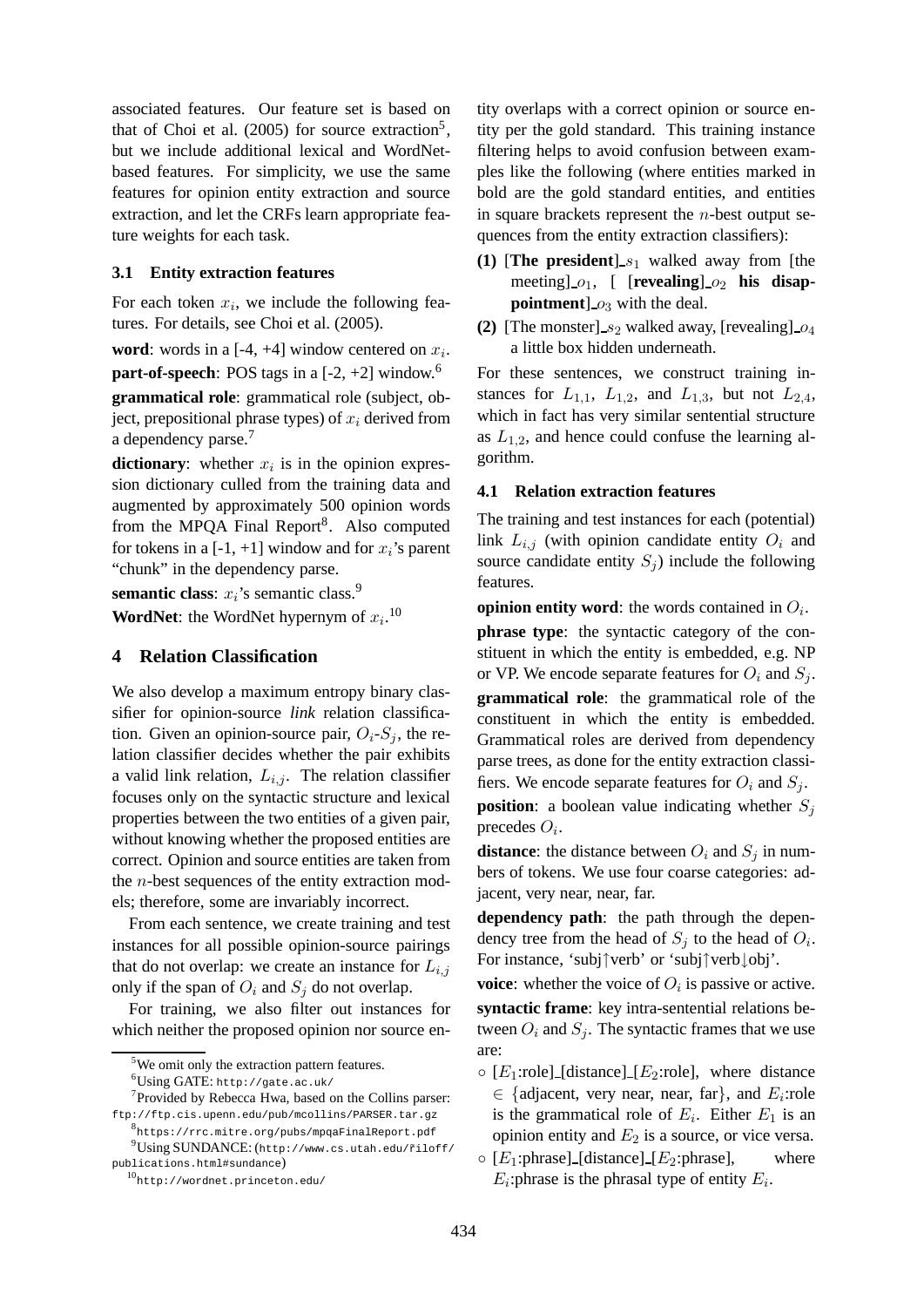- $\circ$  [E<sub>1</sub>:phrase] [E<sub>2</sub>:headword], where E<sub>2</sub> must be the opinion entity, and  $E_1$  must be the source entity (i.e. no lexicalized frames for sources).  $E_1$ and  $E_2$  can be contiguous.
- $\circ$  [E<sub>1</sub>:role] [E<sub>2</sub>:headword], where E<sub>2</sub> must be the opinion entity, and  $E_1$  must be the source entity.
- $\circ$  [E<sub>1</sub>:phrase] NP [E<sub>2</sub>:phrase] indicates the presence of specific syntactic patterns, e.g. 'VP NP VP' depending on the possible phrase types of opinion and source entities. The three phrases do not need to be contiguous.
- $\circ$  [E<sub>1</sub>:phrase] VP [E<sub>2</sub>:phrase] (See above.)
- $\circ$  [ $E_1$ :phrase] [wh-word] [ $E_2$ :phrase] (See above.)
- Src\_[distance]\_[x]\_[distance]\_Op, where  $x \in$ {by, of, from, for, between, among, and, have, be, will, not,  $],$  ", ... }.

When a syntactic frame is matched to a sentence, the bracketed items should be instantiated with particular values corresponding to the sentence. Pattern elements without square brackets are constants. For instance, the syntactic frame ' $[E_1:phrase]$  NP  $[E_2:phrase]$ ' may be instantiated as 'VP NP VP'. Some frames are lexicalized with respect to the head of an opinion entity to reflect the fact that different verbs expect source entities in different argument positions (e.g. SOURCE *blamed* TARGET vs. TARGET *angered* SOURCE).

# **5 Integer Linear Programming Approach**

As noted in the introduction, we model our task as global, constraint-based inference over the separately trained entity and relation classifiers, and implement the inference procedure as binary integer linear programming (ILP) ((Roth and Yih, 2004), (Punyakanok et al., 2004)). ILP consists of an objective function which is a dot product between a vector of variables and a vector of weights, and a set of equality and inequality constraints among variables. Given an objective function and a set of constraints, LP finds the optimal assignment of values to variables, i.e. one that minimizes the objective function. In binary ILP, the assignments to variables must be either 0 or 1. The variables and constraints defined for the opinion recognition task are summarized in Table 1 and explained below.

**Entity variables and weights** For each opinion entity, we add two variables,  $O_i$  and  $\overline{O}_i$ , where  $O_i = 1$  means to extract the opinion entity, and

$$
\begin{aligned}\n\text{Objective function } & f \\
&= \sum_{i} (w_{o_i} O_i) + \sum_{i} (\bar{w}_{o_i} \bar{O}_i) \\
&+ \sum_{j} (w_{s_j} S_j) + \sum_{j} (\bar{w}_{s_j} \bar{S}_j) \\
&+ \sum_{i,j} (w_{l_{i,j}} L_{i,j}) + \sum_{i} (\bar{w}_{l_{i,j}} \bar{L}_{i,j}) \\
\text{V} & i, O_i + \bar{O}_i = 1 \\
\text{V} & j, S_j + \bar{S}_j = 1 \\
\text{V} & i, j, L_{i,j} + \bar{L}_{i,j} = 1 \\
\text{V} & i, O_i = \sum_j L_{i,j} \\
\text{V} & j, S_j + A_j = \sum_i L_{i,j} \\
\text{V} & j, A_j - S_j \leq 0 \\
\text{V} & i, j, i < j, X_i + X_j = 1, X \in \{S, O\}\n\end{aligned}
$$



 $\overline{O}_i = 1$  means to discard the opinion entity. To ensure coherent assignments, we add equality constraints  $\forall i, O_i + \overline{O}_i = 1$ . The weights  $w_{o_i}$  and  $\bar{w}_{o_i}$  for  $O_i$  and  $\bar{O}_i$  respectively, are computed as a negative conditional probability of the span of an entity to be extracted (or suppressed) given the labelings of the adjacent variables of the CRFs:

$$
w_{o_i} \stackrel{\text{def}}{=} -\mathbf{P}\left(x_k, x_{k+1}, \dots, x_l | x_{k-1}, x_{l+1}\right)
$$
  
where  $x_k = \mathbf{B}$ '  

$$
\& x_m = \mathbf{T} \text{ for } m \in [k+1, l]
$$

$$
\bar{w}_{o_i} \stackrel{\text{def}}{=} -\mathbf{P}\left(x_k, x_{k+1}, \dots, x_l | x_{k-1}, x_{l+1}\right)
$$
  
where  $x_m = \mathbf{O} \text{ for } m \in [k, l]$ 

where  $x_i$  is the value assigned to the random variable of the CRF corresponding to an entity  $O_i$ . Likewise, for each source entity, we add two variables  $S_j$  and  $\bar{S}_j$  and a constraint  $S_j + \bar{S}_j = 1$ . The weights for source variables are computed in the same way as opinion entities.

**Relation variables and weights** For each link relation, we add two variables  $L_{i,j}$  and  $\overline{L}_{i,j}$ , and a constraint  $L_{i,j} + \bar{L}_{i,j} = 1$ . By the definition of a link, if  $L_{i,j} = 1$ , then it is implied that  $O_i = 1$ and  $S_j = 1$ . That is, if a link is extracted, then the pair of entities for the link must be also extracted. Constraints to ensure this coherency are explained in the following subsection. The weights for link variables are based on probabilities from the binary link classifier.

**Constraints for link coherency** In our corpus, a source entity can be linked to more than one opinion entity, but an opinion entity is linked to only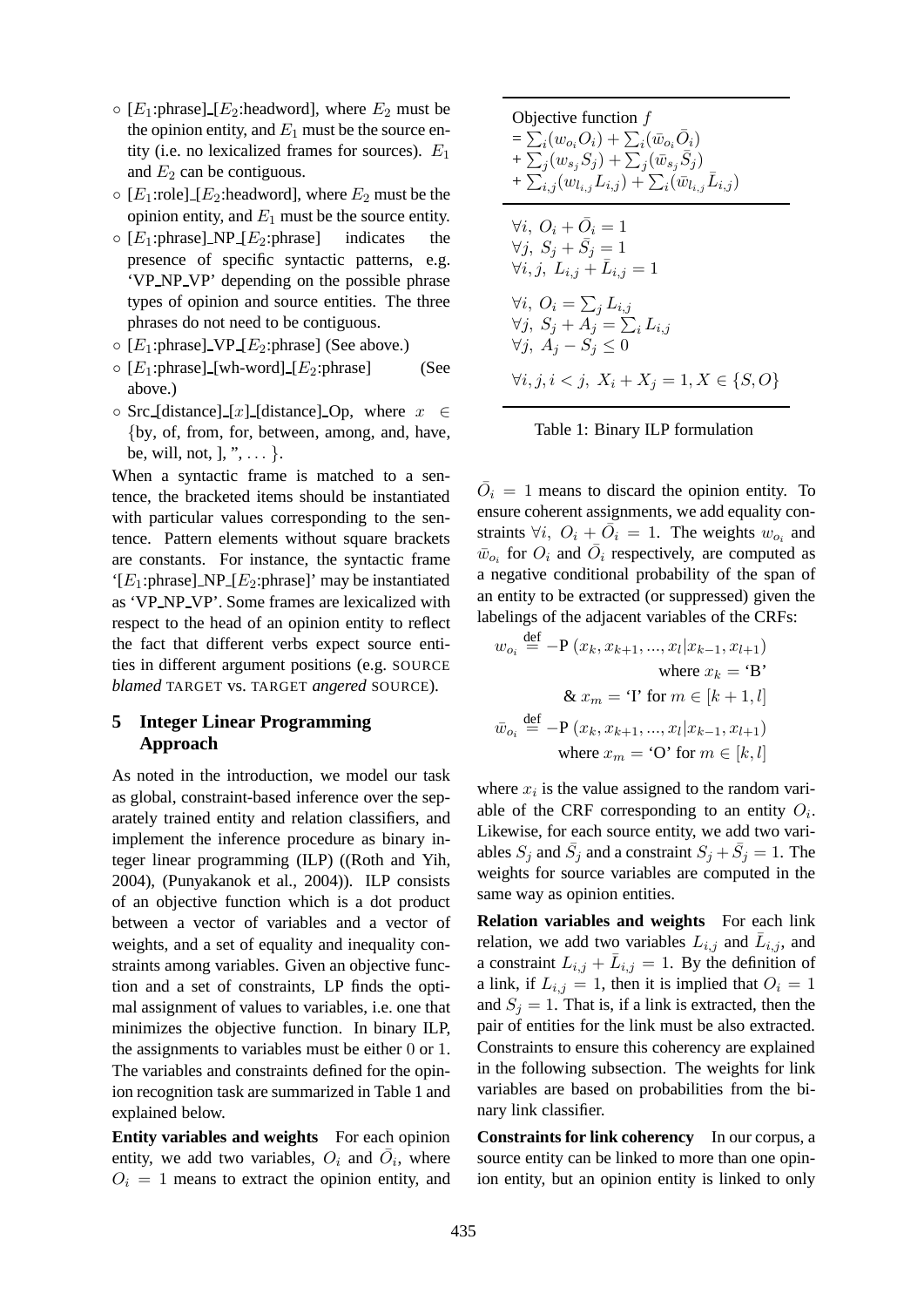one source. Nonetheless, the majority of opinionsource pairs involve one-to-one mappings, which we encode as hard and soft constraints as follows:

For each opinion entity, we add an equality constraint  $O_i = \sum_j L_{i,j}$  to enforce that only one link can emanate from an opinion entity. For each source entity, we add an equality constraint and an inequality constraint that together allow a source to link to at most two opinions:  $S_j\!+\!A_j=\sum_iL_{i,j}$ and  $A_j - S_j \leq 0$ , where  $A_j$  is an auxiliary variable, such that its weight is some positive constant value that suppresses  $A_i$  from being assigned to 1. And  $A_i$  can be assigned to 1 only if  $S_i$  is already assigned to 1. It is possible to add more auxiliary variables to allow more than two opinions to link to a source, but for our experiments two seemed to be a reasonable limit.

**Constraints for entity coherency** When we use *n*-best sequences where  $n > 1$ , proposed entities can overlap. Because this should not be the case in the final result, we add an equality constraint  $X_i + X_j = 1, X \in \{S, O\}$  for all pairs of entities with overlapping spans.

**Adjustments to weights** To balance the precision and recall, and to take into account the performance of different base classifiers, we apply adjustments to weights as follows.

- 1) We define six coefficients  $c_x$  and  $\bar{c}_x$ , where  $x \in \{O, S, L\}$  to modify a group of weights as follows.
	- $\forall i, x, w_{x_i} := w_{x_i} * c_x;$
	- $\forall i, x, \ \overline{w}_{x_i} := \overline{w}_{x_i} * \overline{c}_x;$

In general, increasing  $c_x$  will promote recall, while increasing  $\bar{c}_x$  will promote precision. Also, setting  $c_o > c_s$  will put higher confidence on the opinion extraction classifier than the source extraction classifier.

- 2) We also define one constant  $c_A$  to set the weights for auxiliary variable  $A_i$ . That is,  $\forall i, w_{A_i} := c_A.$
- 3) Finally, we adjust the confidence of the link variable based on  $n$ -th-best sequences of the entity extraction classifiers as follows.

 $\forall i, w_{L_{i,j}} := w_{L_{i,j}} * d$ 

where  $d \stackrel{\text{def}}{=} 4/(3 + min(m, n))$ , when  $O_i$  is from an  $m$ -th sequence and  $S_i$  is from a n-th sequence.<sup>11</sup>

## **6 Experiments–I**

We evaluate our system using the NRRC Multi-Perspective Question Answering (MPQA) corpus that contains 535 newswire articles that are manually annotated for opinion-related information. In particular, our gold standard opinion entities correspond to *direct subjective expression* annotations and *subjective speech event* annotations (i.e. speech events that introduce opinions) in the MPQA corpus (Wiebe et al., 2005). Gold standard source entities and link relations can be extracted from the *agent* attribute associated with each opinion entity. We use 135 documents as a development set and report 10-fold cross validation results on the remaining 400 documents in all experiments below.

We evaluate entity and link extraction using both an *overlap* and *exact* matching scheme.<sup>12</sup> Because the exact start and endpoints of the manual annotations are somewhat arbitrary, the overlap scheme is more reasonable for our task (Wiebe et al., 2005). We report results according to both matching schemes, but focus our discussion on results obtained using overlap matching.<sup>13</sup>

We use the Mallet<sup>14</sup> implementation of CRFs. For brevity, we will refer to the opinion extraction classifier as CRF-OP, the source extraction classifier as CRF-SRC, and the link relation classifier as CRF-LINK. For ILP, we use Matlab, which produced the optimal assignment in a matter of few seconds for each sentence. The weight adjustment constants defined for ILP are based on the development data.<sup>15</sup>

**The link-nearest baselines** For baselines, we first consider a *link-nearest* heuristic: for each opinion entity extracted by CRF-OP, the linknearest heuristic creates a link relation with the closest source entity extracted by CRF-SRC. Recall that CRF-SRC and CRF-OP extract entities from n-best sequences. We test the link-nearest heuristic with  $n = \{1, 2, 10\}$  where larger n will boost recall at the cost of precision. Results for the

 $11$ This will smoothly degrade the confidence of a link based on the entities from higher  $n$ -th sequences. Values of  $d$ decrease as 4/4, 4/5, 4/6, 4/7....

<sup>&</sup>lt;sup>12</sup>Given two links  $L_{1,1} = (O_1, S_1)$  and  $L_{2,2} = (O_2, S_2)$ , exact matching requires the spans of  $O_1$  and  $O_2$ , and the spans of  $S_1$  and  $S_2$ , to match exactly, while overlap matching requires the spans to overlap.

<sup>&</sup>lt;sup>13</sup>Wiebe et al. (2005) also reports the human annotation agreement study via the overlap scheme.

<sup>&</sup>lt;sup>14</sup>Available at http://mallet.cs.umass.edu

 $1^{15}c_o = 2.5, \bar{c}_o = 1.0, c_s = 1.5, \bar{c}_s = 1.0, c_L = 2.5, \bar{c}_L =$ 2.5,  $c_A = 0.2$ . Values are picked so as to boost recall while reasonably suppressing incorrect links.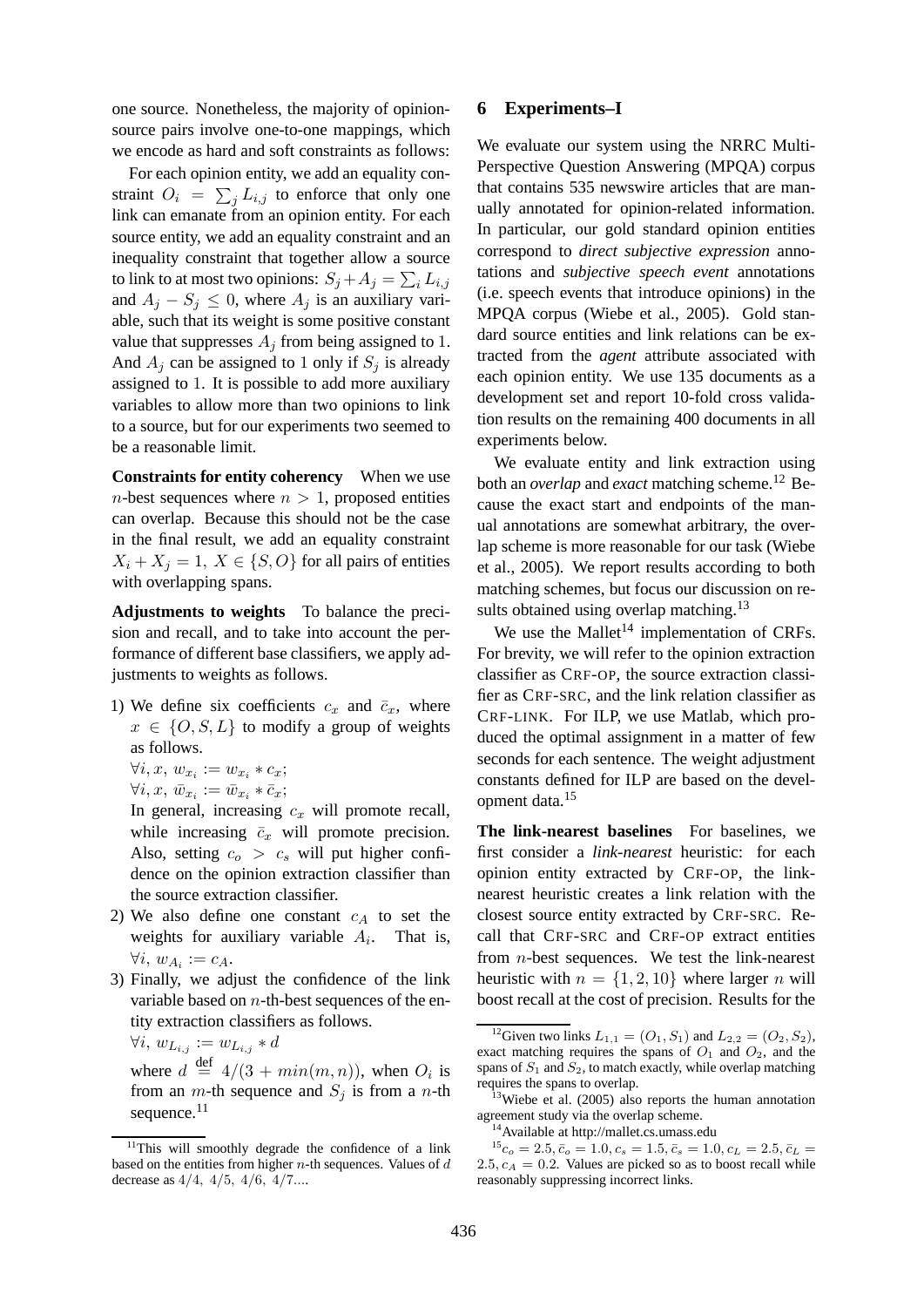|              | Overlap Match           | Exact Match         |  |  |
|--------------|-------------------------|---------------------|--|--|
|              | $r(\%)$ $p(\%)$ $f(\%)$ | $r(\%) p(\%) f(\%)$ |  |  |
| NEAREST-1    | 51.6 71.4 59.9          | 26.2 36.9 30.7      |  |  |
| NEAREST-2    | 60.7 45.8 52.2          | 29.7 19.0 23.1      |  |  |
| NEAREST-10   | 66.3 20.9 31.7          | 28.2 00.0 00.0      |  |  |
| SRL          | 59.7 36.3 45.2          | 32.6 19.3 24.2      |  |  |
| $SRL+CRF-OP$ | 45.6 83.2 58.9          | 27.6 49.7 35.5      |  |  |
| $ILP-1$      | 51.6 80.8 63.0          | 26.4 42.0 32.4      |  |  |
| $ILP-10$     | 64.0 72.4<br>68.0       | 31.0 34.8 32.8      |  |  |

Table 2: Relation extraction performance

```
NEAREST-n: link-nearest heuristic w/ n-best
          SRL : all V-A0 frames from SRL
SRL+CRF-OP : all V-A0 filtered by CRF-OP
```
ILP- $n$ : ILP applied to  $n$ -best sequences

link-nearest heuristic on the full source-expressesopinion relation extraction task are shown in the first three rows of table 2. NEAREST-1 performs the best in overlap-match F-measure, reaching 59.9. NEAREST-10 has higher recall (66.3%), but the precision is really low (20.9%). Performance of the opinion and source entity classifiers will be discussed in Section 8.

**SRL baselines** Next, we consider two baselines that use a state-of-the-art SRL system (Punyakanok et al., 2005). In many link relations, the opinion expression entity is a verb phrase and the source entity is in an agent argument position. Hence our second baseline, SRL, extracts all verb $(V)$ -agent $(A0)$  frames from the output of the SRL system and provides an upper bound on recall (59.7%) for systems that use SRL in isolation for our task. A more sophisticated baseline, SRL+CRF-OP, extracts only those V-A0 frames whose verb overlaps with entities extracted by the opinion expression extractor, CRF-OP. As shown in table 2, filtering out V-A0 frames that are incompatible with the opinion extractor boosts precision to 83.2%, but the F-measure (58.9) is lower than that of NEAREST-1.

**ILP results** The ILP-n system in table 2 denotes the results of the ILP approach applied to the n-best sequences. ILP-10 reaches an F-measure of 68.0, a significant improvement over the highest performing baseline<sup>16</sup>, and also a substantial improvement over ILP-1. Note that the performance of NEAREST-10 was much worse than that

|                 | Overlap Match       | <b>Exact Match</b>  |  |  |
|-----------------|---------------------|---------------------|--|--|
|                 | $r(\%) p(\%) f(\%)$ | $r(\%) p(\%) f(\%)$ |  |  |
| $ILP-1$         | 51.6 80.8 63.0      | 26.4 42.0 32.4      |  |  |
| $ILP-10$        | 64.0 72.4 68.0      | 31.0 34.8 32.8      |  |  |
| $ILP+SRL-f-1$   | 51.7 81.5 63.3      | 26.6 42.5 32.7      |  |  |
| $ILP+SRL-f-10$  | 65.7 72.4 68.9      | 31.5 34.3 32.9      |  |  |
| $ILP+SRL-fc-10$ | 64.0 73.5 68.4      | 28.4 31.3 29.8      |  |  |

Table 3: Relation extraction with ILP and SRL

ILP- $n$ : ILP applied to  $n$ -best sequences ILP+SRL- $f$ - $n$ : ILP w/ SRL features,  $n$ -best ILP+SRL- $fc-n$ : ILP w/ SRL features, and SRL constraints, n-best

of NEAREST-1, because the 10-best sequences include many incorrect entities whereas the corresponding ILP formulation can discard the bad entities by considering dependencies among entities and relations.<sup>17</sup>

## **7 Additional SRL Incorporation**

We next explore two approaches for more directly incorporating SRL into our system.

**Extra SRL Features for the Link classifier** We incorporate SRL into the link classifier by adding extra features based on SRL. We add boolean features to check whether the span of an SRL argument and an entity matches exactly. In addition, we include **syntactic frame** features as follows:

- $\circ$  [ $E_1$ :srl-arg] [ $E_2$ :srl-arg], where  $E_i$ :srl-arg indicates the SRL argument type of entity  $E_i$ .
- $\circ$  [E<sub>1</sub>.srl-arg] [E<sub>1</sub>:headword] [E<sub>2</sub>:srl-arg], where  $E_1$  must be an opinion entity, and  $E_2$  must be a source entity.

**Extra SRL Constraints for the ILP phase** We also incorporate SRL into the ILP phase of our system by adding extra constraints based on SRL. In particular, we assign very high weights for links that match V-A0 frames generated by SRL, in order to force the extraction of V-A0 frames.

<sup>&</sup>lt;sup>16</sup>Statistically significant by paired-t test, where  $p \leq$ 0.001.

<sup>&</sup>lt;sup>17</sup>A potential issue with overlap precision and recall is that the measures may drastically overestimate the system's performance as follows: a system predicting a single link relation whose source and opinion expression both overlap with every token of a document would achieve 100% overlap precision and recall. We can ensure this does not happen by measuring the average number of (source, opinion) pairs to which each correct or predicted pair is aligned (excluding pairs not aligned at all). In our data, this does not exceed 1.08, (except for baselines), so we can conclude these evaluation measures are behaving reasonably.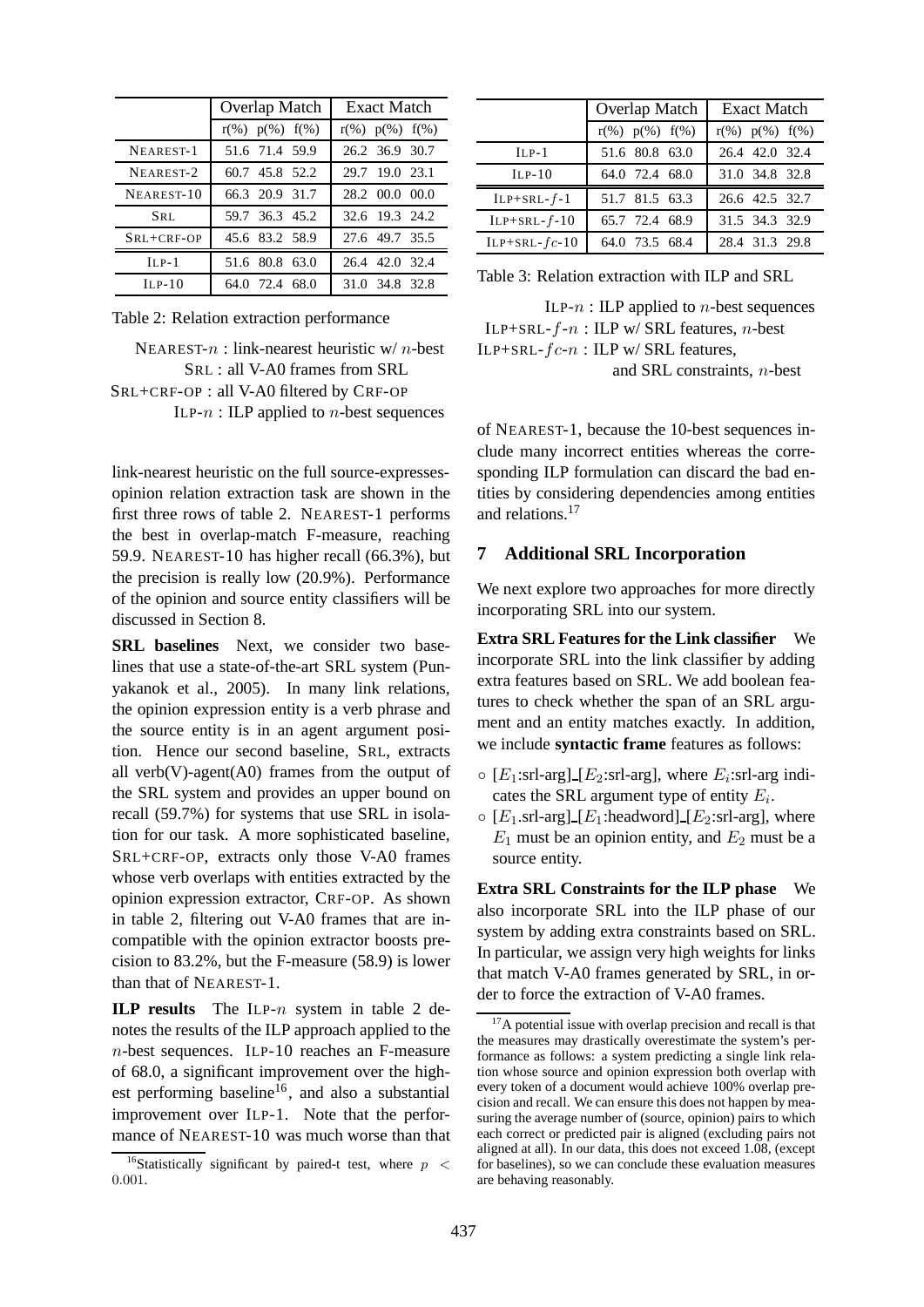|            |                                                | Opinion             | Source              | Link                |  |
|------------|------------------------------------------------|---------------------|---------------------|---------------------|--|
|            |                                                | $r(\%) p(\%) f(\%)$ | $r(\%) p(\%) f(\%)$ | $r(\%) p(\%) f(\%)$ |  |
| Before ILP | $CRF-OP/SRC/LINK$ with 1 best                  | 76.4 88.4 81.9      | 67.3 81.9 73.9      | 60.5 50.5 55.0      |  |
|            | merged 10 best                                 | 95.7 31.2 47.0      | 95.3 24.5 38.9      | N/A                 |  |
| After ILP  | $ILP-SRL-f-10$                                 | 75.1 82.9 78.8      | 80.6 75.7 78.1      | 65.7 72.4 68.9      |  |
|            | ILP-SRL- $f$ -10 $\cup$ CRF-OP/SRC with 1 best | 82.3 81.7 82.0      | 81.5 73.4 77.3      | N/A                 |  |

Table 4: Entity extraction performance (by overlap-matching)

### **8 Experiments–II**

Results using SRL are shown in Table 3 (on the previous page). In the table,  $ILP+SRL-f$  denotes the ILP approach using the link classifier with the extra SRL 'f'eatures, and ILP+SRL- $fc$  denotes the ILP approach using both the extra SRL 'f'eatures and the SRL 'c'onstraints. For comparison, the ILP-1 and ILP-10 results from Table 2 are shown in rows 1 and 2.

The F-measure score of ILP+SRL- $f-10$  is 68.9, about a 1 point increase from that of ILP-10, which shows that extra SRL features for the link classifier further improve the performance over our previous best results.<sup>18</sup> ILP+SRL- $fc-10$  also performs better than ILP-10 in F-measure, although it is slightly worse than  $ILP+SRL-f-10$ . This indicates that the link classifier with extra SRL features already makes good use of the V-A0 frames from the SRL system, so that forcing the extraction of such frames via extra ILP constraints only hurts performance by not allowing the extraction of non-V-A0 pairs in the neighborhood that could have been better choices.

**Contribution of the ILP phase** In order to highlight the contribution of the ILP phase for our task, we present 'before' and 'after' performance in Table 4. The first row shows the performance of the individual CRF-OP, CRF-SRC, and CRF-LINK classifiers before the ILP phase. Without the ILP phase, the 1-best sequence generates the best scores. However, we also present the performance with merged 10-best entity sequences<sup>19</sup> in order to demonstrate that using 10-best sequences without ILP will only hurt performance. The precision of the merged 10-best sequences system is very low, however the recall level is above 95% for both CRF-OP and CRF-SRC, giving an upper bound for recall for our approach. The third row presents results after the ILP phase is applied for the 10 best sequences, and we see that, in addition to the improved link extraction described in Section 7, the performance on source extraction is substantially improved, from F-measure of 73.9 to 78.1. Performance on opinion expression extraction decreases from F-measure of 81.9 to 78.8. This decrease is largely due to *implicit* links, which we will explain below. The fourth row takes the union of the entities from ILP-SRL- $f-10$  and the entities from the best sequences from CRF-OP and CRF-SRC. This process brings the F-measure of CRF-OP up to 82.0, with a different precision-recall break down from those of 1-best sequences without ILP phase. In particular, the recall on opinion expressions now reaches 82.3%, while maintaining a high precision of 81.7%.

|          | Overlap Match |                 |      | <b>Exact Match</b> |         |         |
|----------|---------------|-----------------|------|--------------------|---------|---------|
|          | $r(\%)$       | $p(\%)$ $f(\%)$ |      | $r(\%)$            | $p(\%)$ | $f(\%)$ |
| DEV.CONF | 65.7          | 72.4            | 68.9 | 31.5               | 34.3    | 32.9    |
| NO.CONF  | 63.7          | 76.2            | 69.4 | 30.9               | 36.7    | 33.5    |

Table 5: Relation extraction with ILP weight adjustment. (All cases using ILP+SRL- $f$ -10)

**Effects of ILP weight adjustment** Finally, we show the effect of weight adjustment in the ILP formulation in Table 5. The DEV.CONF row shows relation extraction performance using a weight configuration based from the development data. In order to see the effect of weight adjustment, we ran an experiment, NO.CONF, using fixed default weights.<sup>20</sup> Not surprisingly, our weight adjustment tuned from the development set is not the optimal choice for cross-validation set. Nevertheless, the weight adjustment helps to balance the precision and recall, i.e. it improves recall at the

<sup>&</sup>lt;sup>18</sup>Statistically significant by paired-t test, where  $p \leq$ 0.001.

<sup>&</sup>lt;sup>19</sup>If an entity  $E_i$  extracted by the *i*th-best sequence overlaps with an entity  $E_i$  extracted by the *j*th-best sequence, where  $i < j$ , then we discard  $E_i$ . If  $E_i$  and  $E_j$  do not overlap, then we extract both entities.

<sup>&</sup>lt;sup>20</sup>To be precise,  $c_x = 1.0, \bar{c}_x = 1.0$  for  $x \in \{O, S, L\},\$ but  $c_A = 0.2$  is the same as before.